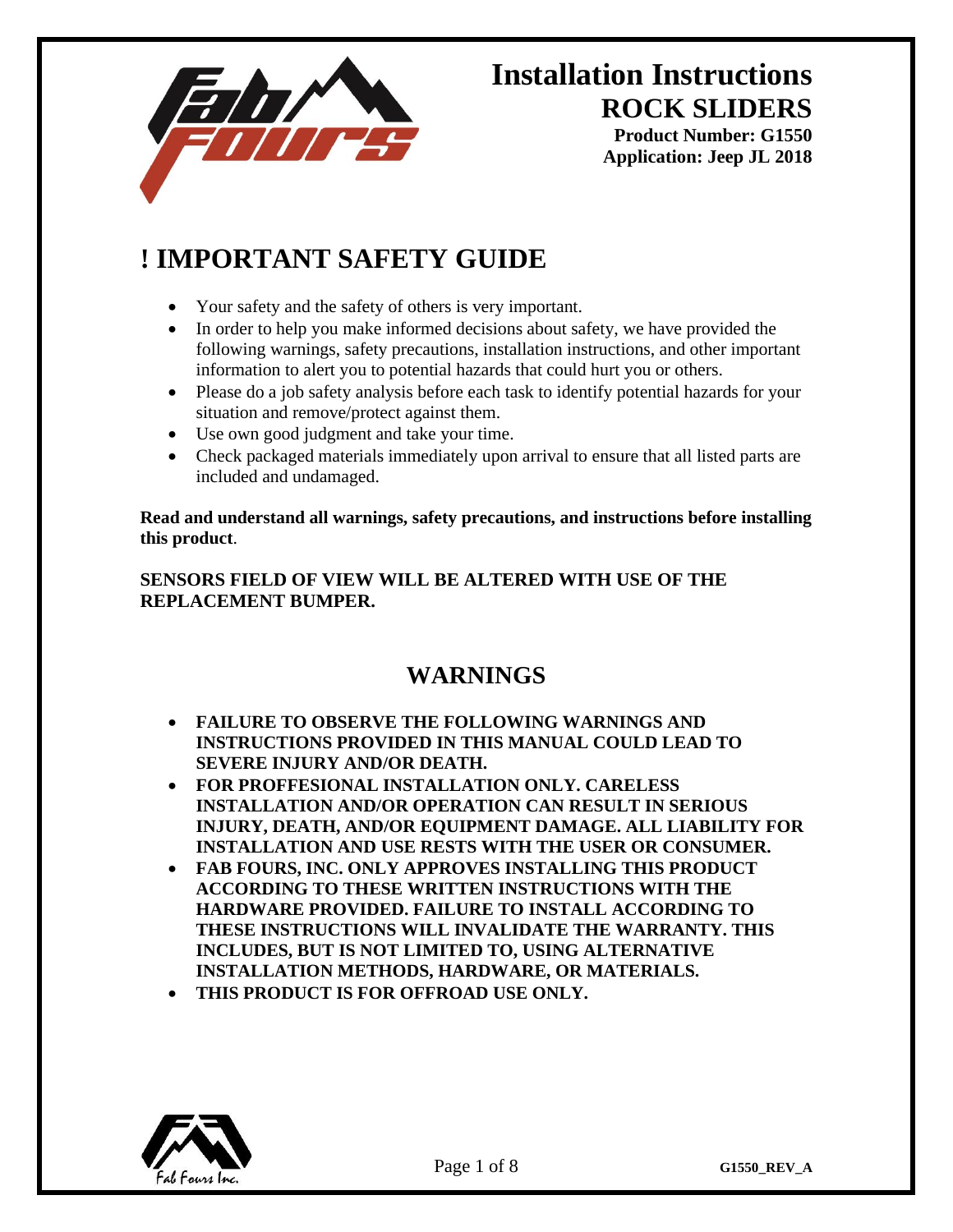

**Application: Jeep JL 2018**

### **SAFETY PRECAUTIONS**

- o Always remove jewelry and wear eye protection.
- o Always use extreme caution when jacking up a vehicle for work. Set emergency brake and use tire blocks. Locate and use the vehicle manufacturers designated lifting points. Use jack stands.
- o Always use appropriate and adequate care in lifting components into place.
- o Always ensure components will remain secure during installation and operation.
- o Always wear safety glasses when installing this kit. A drilling operation will cause flying metal chips. Flying chips can cause serious eye injury.
- o Always use extreme caution when drilling a vehicle. Always disconnect power before welding. Thoroughly inspect the area to be drilled (on both sides of material when possible) prior to drilling, and relocate any objects that may be damaged.
- o Always use extreme caution when welding a vehicle. Thoroughly inspect the area to be welded (on both sides of material when possible) prior to welding, and relocate any objects that may be a fire hazard. When welding in a cab, make sure the interior surfaces are covered (*e.g.*, welding blanket) and a fire extinguisher is at hand.
- o Always use extreme caution when cutting and trimming during fitting.
- o Always tighten all nuts and bolts securely per installation instructions.
- o Always route electrical cables carefully. Avoid moving parts, components that become hot, and rough or sharp edges.
- o Always insulate and protect all exposed wiring and electrical terminals.
- o Perform regular inspections and maintenance on mounts and hardware.
- o Tire may rub at max turn or articulation.

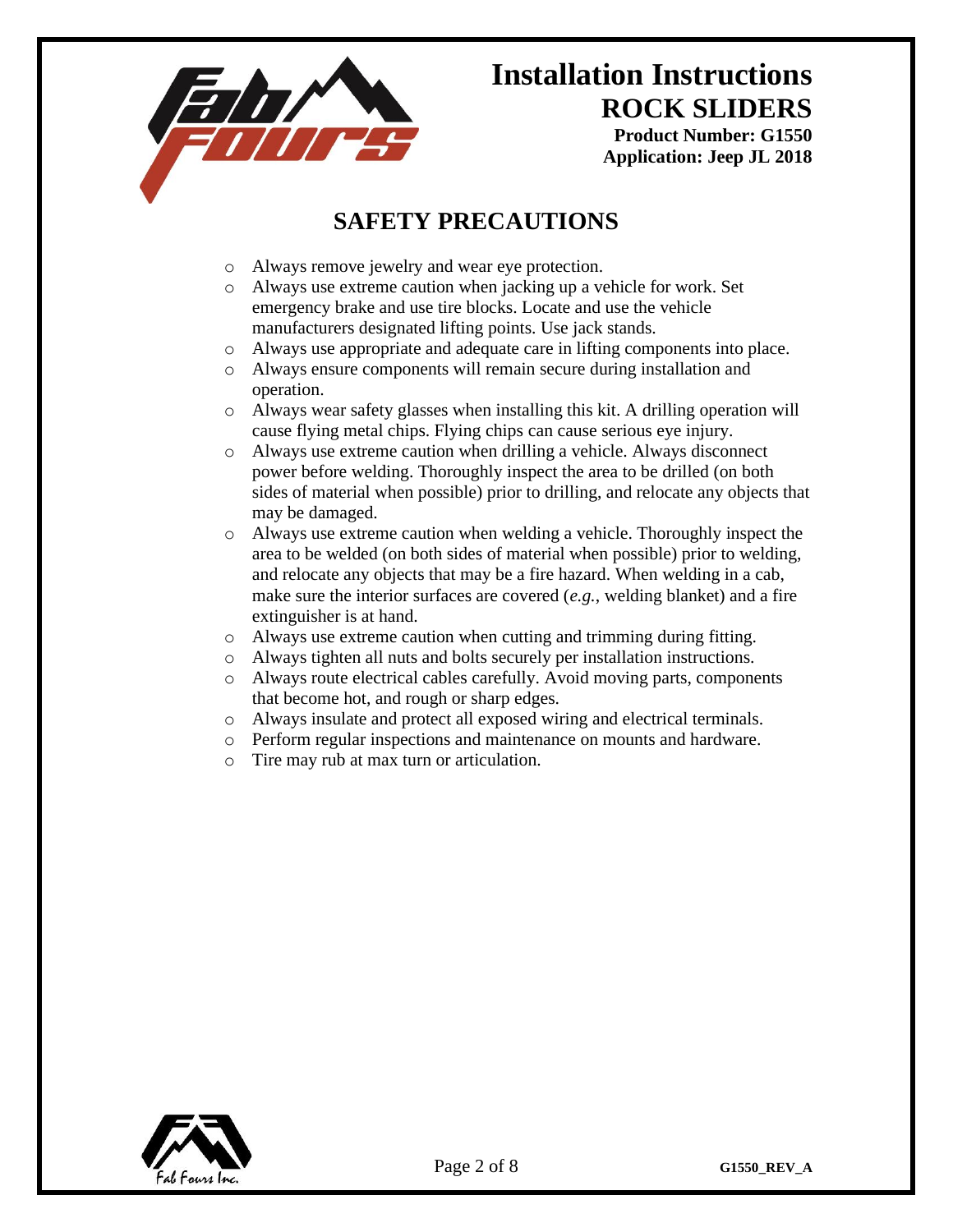

**Product Number: G1550 Application: Jeep JL 2018**

### **I. Overview**

**Congratulations on your new purchase of the industries' best and most stylish Rock Sliders available for the 2018 Jeep JL!** 

**Your Rock Sliders were designed in 3-D from digitized data, CNC laser cut, fabricated, and powder coated… all in the U.S.A.** 

**Enjoy the fit and finish of a quality 2018 Jeep JL Rock Sliders from Fab Fours Inc.**



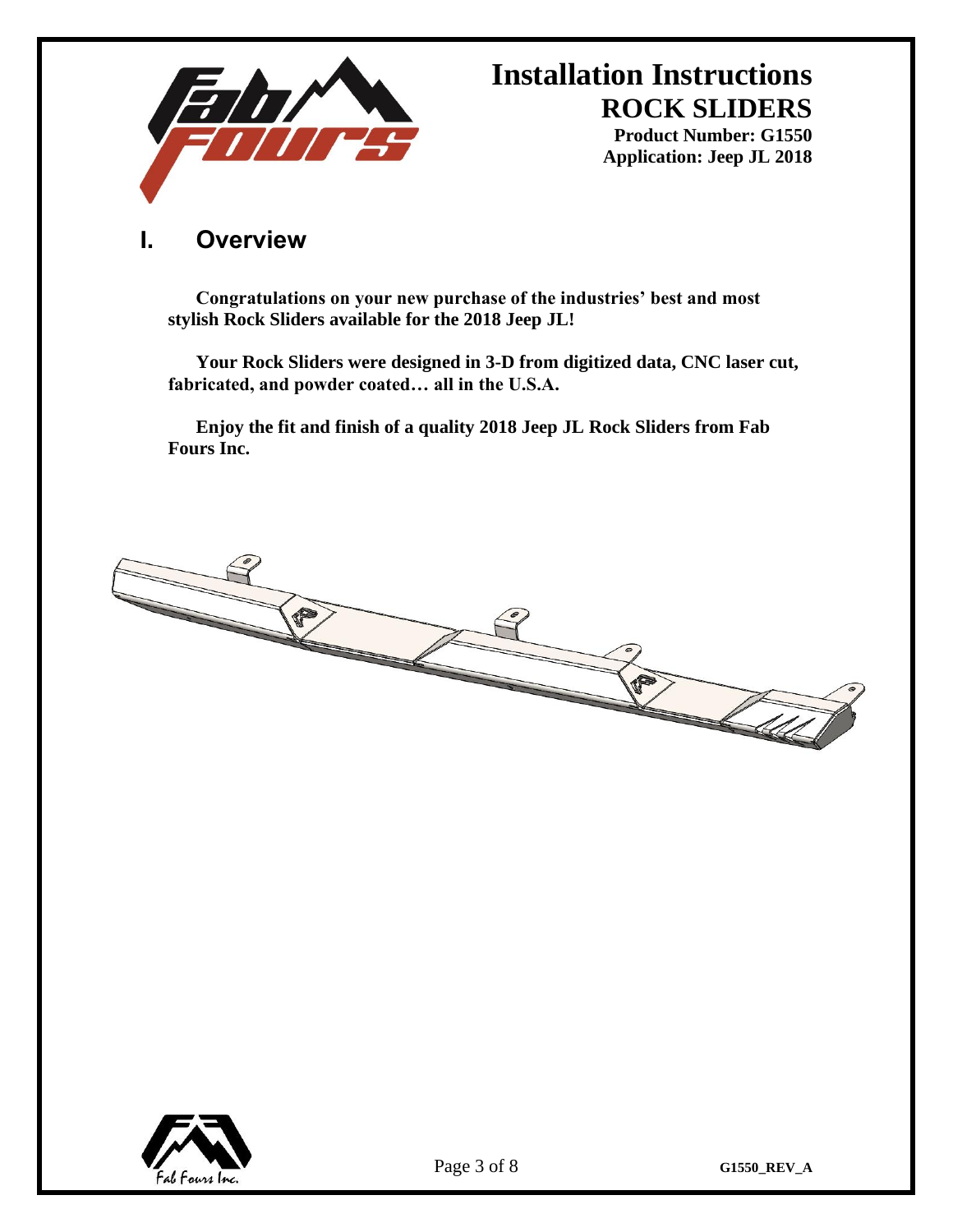

**Product Number: G1550 Application: Jeep JL 2018**

### **II. Removal of OEM Rock Sliders Note: Save all OEM parts until installation is complete!**

**A. Remove the three 1/2" bolts from the frame along with the seven 10mm bolts from the pinch seem from both the passenger and drivers side of the vehicle.**



Figure 1

**B. Remove the OEM rock slider from the vehicle.**

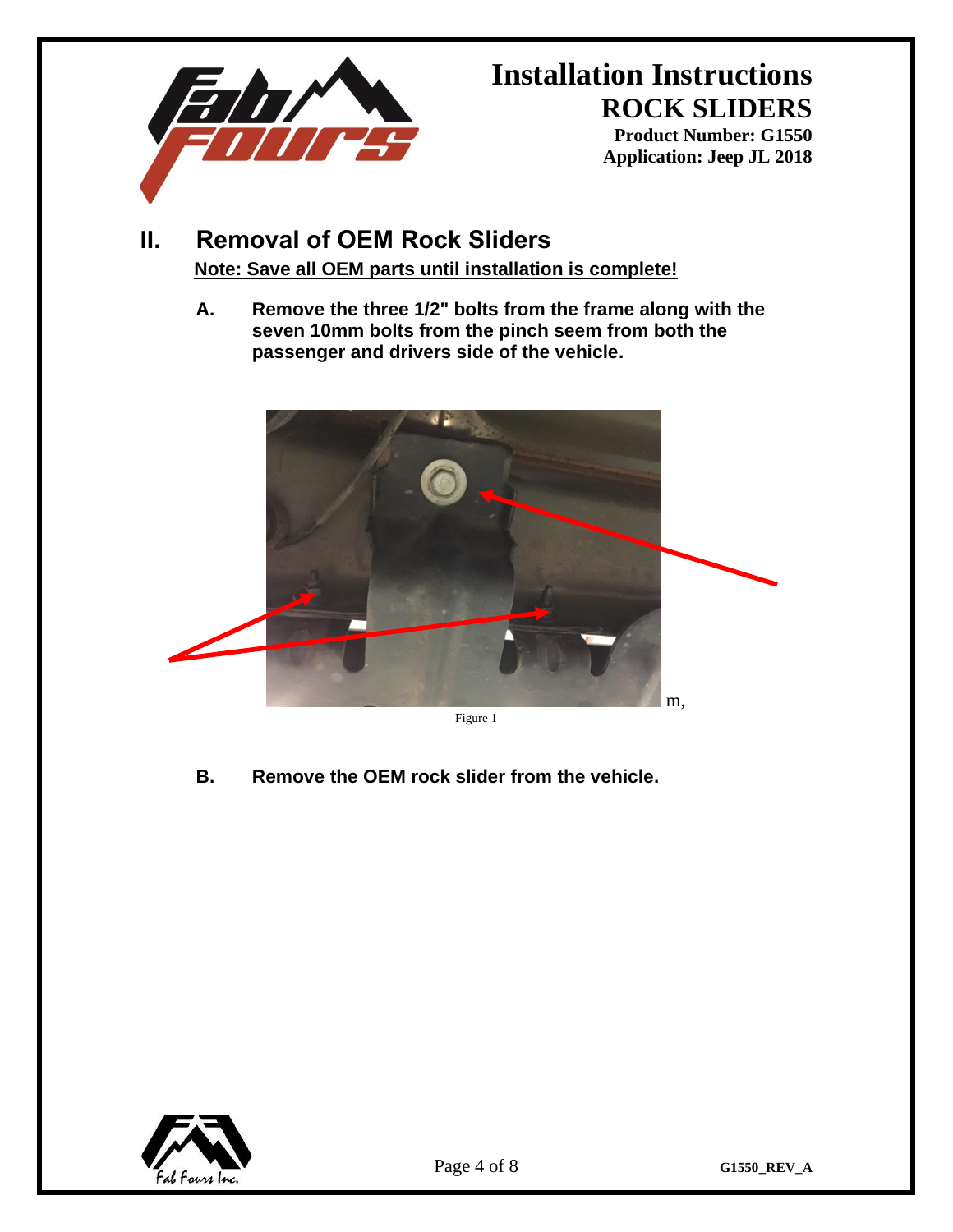

**Application: Jeep JL 2018**

### **III. Pre-Installation**

**NOTE: The Following Installation steps apply to the installation of the Tailgate Delete. PLEASE READ THE ENTIRE MANUAL BEFORE ATEMPTING INSTALLATION! Ignoring these steps will increase your probability of scratching the vehicle during product installation.** 

**A. Remove the two body mount bolts on both the driver side and passenger side using an 18mm socket and set them aside to be used during installation.**



**\*\*NOTE: Step B is only if you are installing RIDGID Rock Lights into your Fab Fours Rock Sliders.\*\***

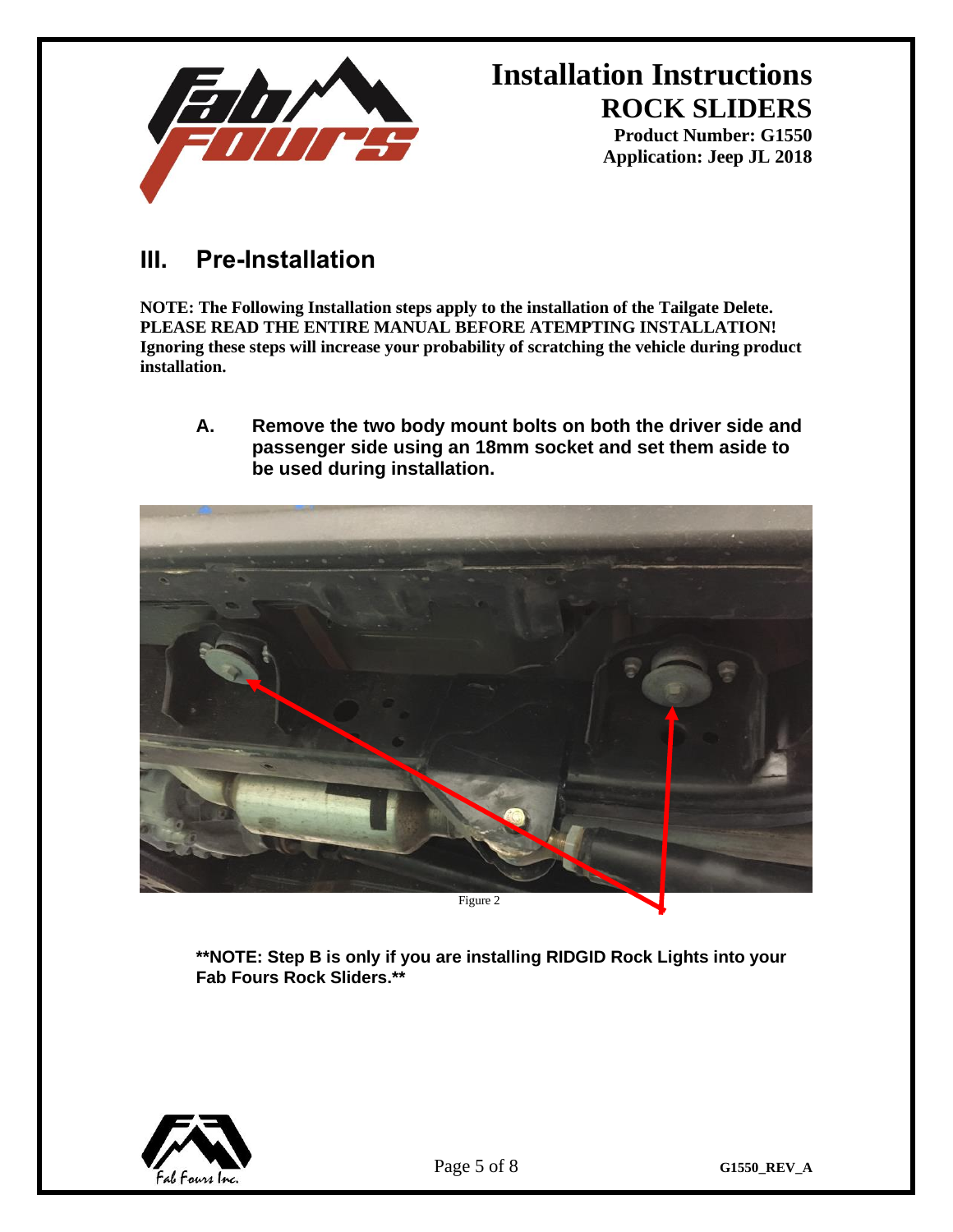

**Application: Jeep JL 2018**

**B. Take your RIDGID Rock Lights and bolt them into the brackets using the hardware provided. Make sure to run the wires through the support brackets and use the zip tie locations to tie the wire down.** 



Figure 3

**\*\*NOTE: The Rock Light bolts will have to be cut to 3/4" length to fit the brackets.\*\***

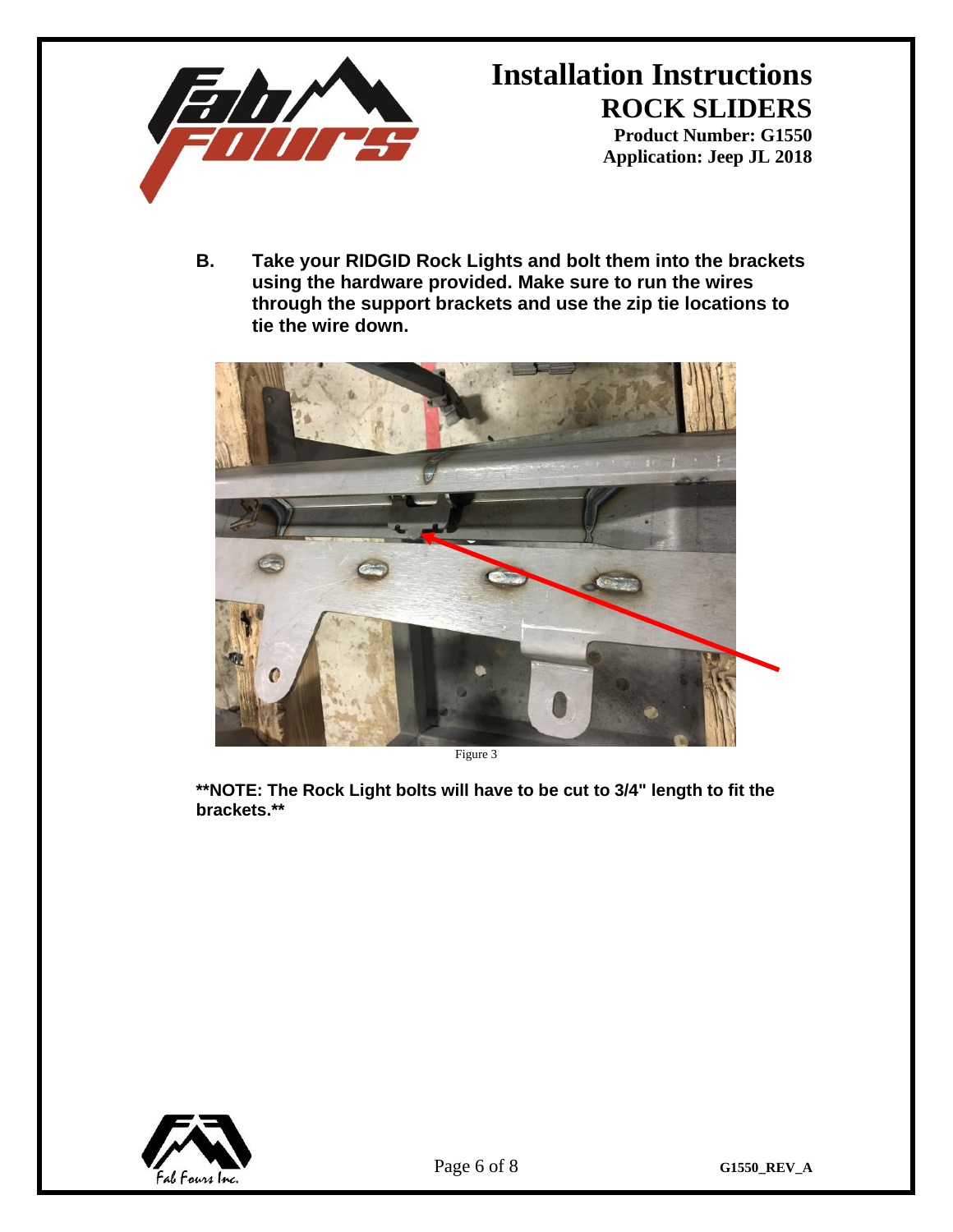

**Product Number: G1550 Application: Jeep JL 2018**

### **IV. Rock Slider Installation**

- **A. Prior to installation please tap all holes to ensure that they are free of debris. Anti-seize is highly recommend on all Stainless Steel bolts.**
- **B. Place your Fab Fours Rock Sliders on the vehicle and use the two OEM body mount bolts (taken off during Pre-install) along with two of the OEM frame bolts to attach it.**



Figure 4

**C. Use the five 5/16" bolts with washers on the driver and passenger side to bolt into the pinch seem using a 1/2" socket.** 



**\*\*NOTE: Make sure to repeat all steps for both sides of the vehicle and ensure that all hardware is secured properly before driving.\*\***



Page 7 of 8 **G1550\_REV\_A**